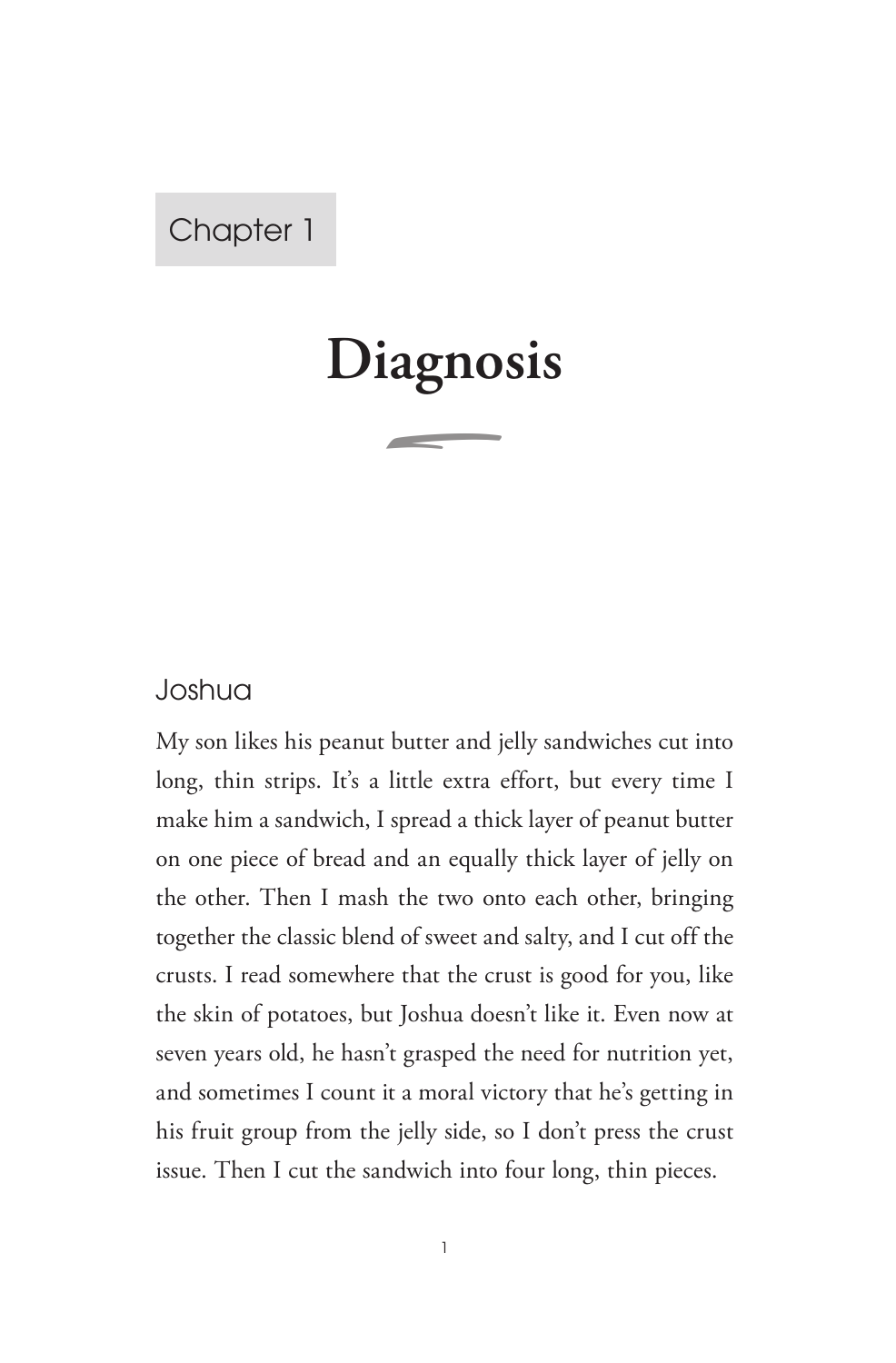His name is Joshua Michael Kelley—not very original, I know. When he was born in 2004, *Joshua* was the third most popular name for boys in the United States; "Michael" was second most popular. No points to us for creativity.

But we didn't consult the lists for trendy names during those days. We named our first-born child "Joshua" for two reasons. First and foremost, we loved the name. We thought it inspired strength and conviction. We still hope the day never comes when his name gets shortened to "Josh"—I think that shortened version takes away from the power of the original. We wanted him to be named Joshua—the whole name, with the whole meaning. That's the second reason for our choice.

*Joshua* is a Jewish name, and while we have no physical Hebrew lineage, we resonate with the meaning: "the Lord is salvation." Being a family of faith, we enjoy the implication of the name and hope that someday he'll grow to appreciate it as well. We want Joshua to live a life in which he knows who God is and is confident in himself because he's confident in God. We don't necessarily expect him to be a tremendous scholar or someone of great prestige or fame (though watching my son play for the Atlanta Braves would be just fine with me). No angels came down out of heaven to make a grand prediction about his future. But we do want him to walk in confidence, knowing that God is salvation—nothing else. Even in hopeless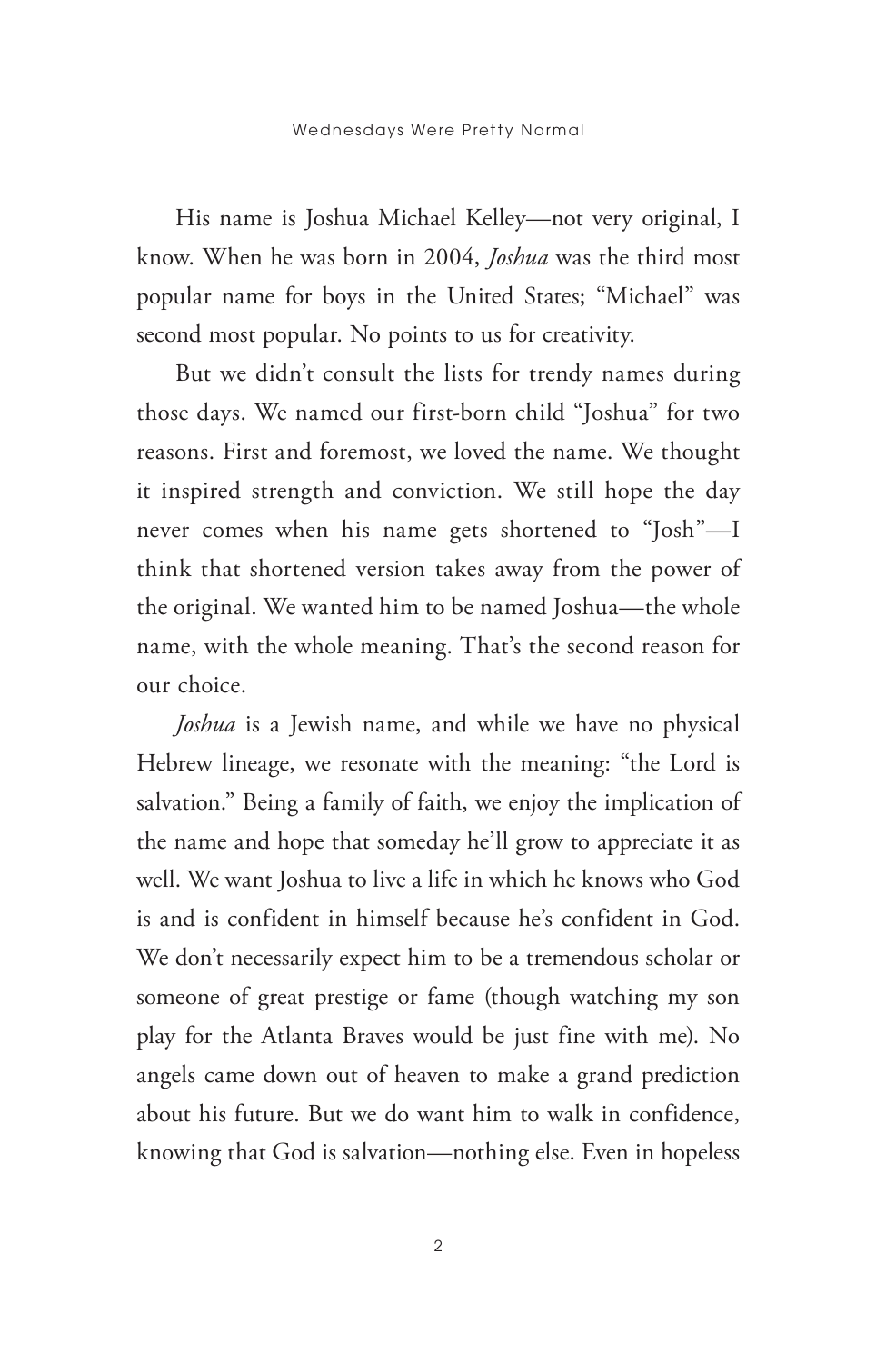times, God is salvation, regardless of what career or family track he chooses.

So that's the name we chose. We decorated his room in blue and red; we had a picture framed commemorating his name and the meaning behind it. And we expected to live happily ever after. In 2004 we imagined Joshua standing up for his moral convictions throughout his teenage years. I think we hoped that he would choose to believe rather than doubt as he made career and educational decisions. We did not, however, expect the reality of life to come crashing into our insulated world as quickly as it did.

## PB & J

My wife, Jana, picked up Joshua from Parents' Day Out on October 17. That in itself was a little unusual because I usually picked him up. About eight months earlier we had made the decision to drastically alter our lifestyle. I loved to teach and write, and so we decided to make a go of my being an independently employed freelance communicator. Catchy job title, right?

I left my job working as a student pastor in Nashville, Tennessee, to try to make it happen. In true romantic fashion, Jana went back to work teaching fourth grade while I went to chase dreams. Our hope was that she would do this for two years until my work was steady enough for her to be a stay-at-home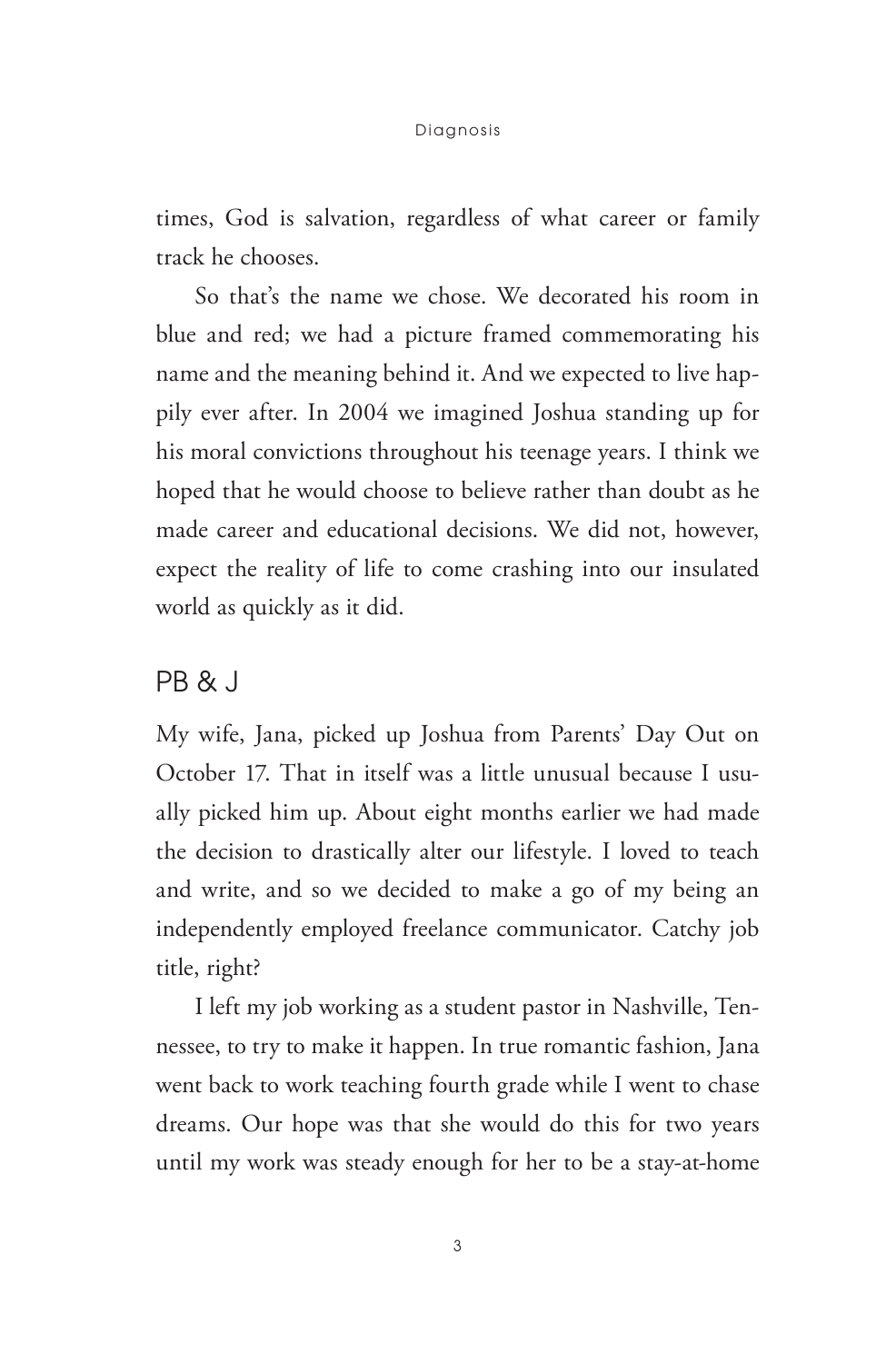mom again for a while. In the meantime I would stay at home with Joshua and work during his naps and on the days he went to his preschool. That's why he was at Parents' Day Out rather than Mother's Day Out; I was too insecure to call it Mothers' Day Out since, well, I'm not a mother. But on this particular day, Jana was on fall break from her school, so I took that Tuesday to work all day while she had full Joshua duty.

After Jana picked him up from his day at school, we hit the park in downtown Nashville. Joshua still has a half-broken front tooth as a reminder of the day because I got a little too ambitious on a teeter-totter. As we scoured the ground around the playground looking for a miniscule piece of a two-year-old incisor, Jana mentioned that one of the workers at the day care had noticed a rash on Joshua's belly when she was changing his diaper. That was trouble because it violated one of the cardinal rules of day care: Don't send a sick kid to be around the well kids. Just to confirm it was nothing, I dutifully promised to take Joshua to the doctor the next day—always an interesting adventure for a dad.

The next day was Wednesday, October 18, and Joshua and I gathered up some trucks into his bag. We set out for Harpeth Pediatrics to get what I was sure would amount to some overly smelly cream that I would have to spread onto the trunk of his body for a week. While I didn't relish the thought of smelling like an old man with skin problems, I did like the idea of being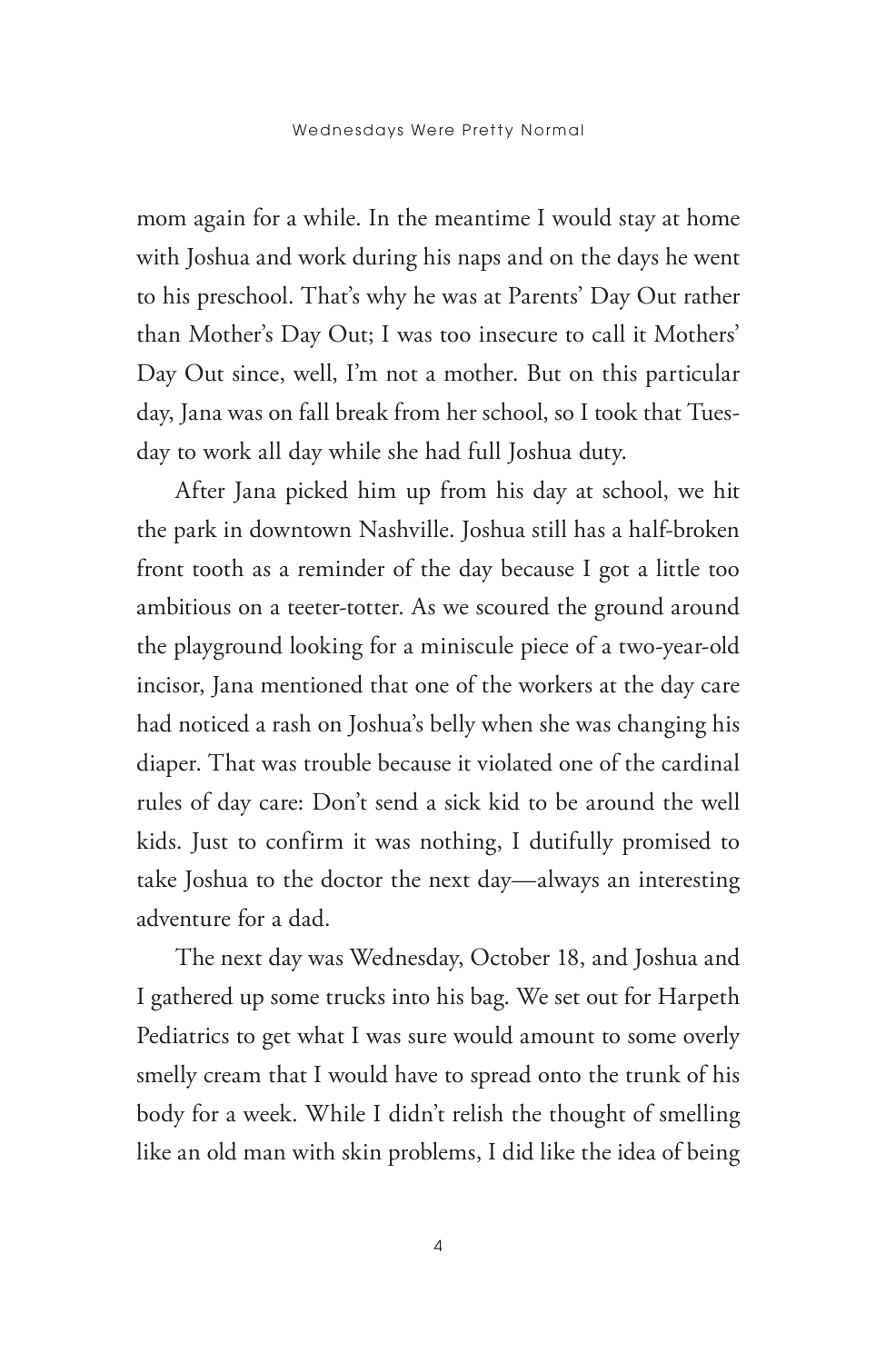able to stride into the preschool and assure everyone that I had taken the appropriate steps to make sure Joshua was well. I made him a sandwich so we could have a picnic after the doctor's visit. I made it just the way he likes it. Peanut butter on one side, jelly on the other. Smash it together, and cut it into long, thin strips.

## Cancer

It's not that difficult to tell when someone has something he needs to tell you but really doesn't want to—you can almost always sense the news coming. It's the same feeling you have right before a news broadcaster interrupts the regularly scheduled programming for a special message. Or when your spouse is talking on the telephone to someone in grave, hushed tones, only to hang up and invite you to "have a seat. I have something to tell you." It's that feeling where you hold your breath without knowing it and you feel your heart beating inside your head.

Dr. Collins had ordered a blood test after examining Joshua; while the blood test came and went, I tried to keep a two-year-old preoccupied in the prison-cell-sized examination room. We played with trucks. Then we played with a lot of medical instruments that I'm sure we weren't supposed to touch. Joshua ate one strip of his sandwich. Then the doctor came back. He sat across from me. Looking at him, I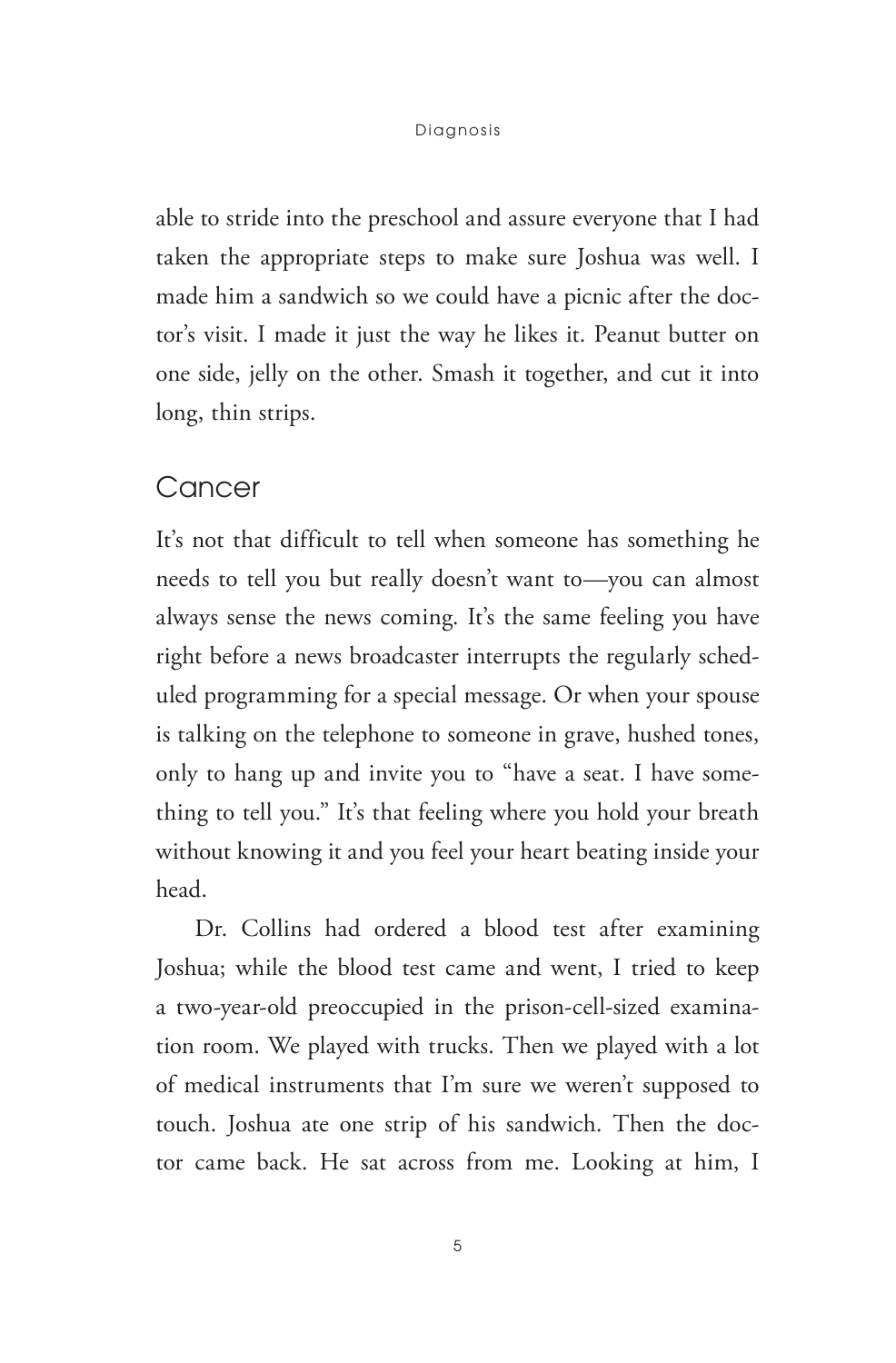subconsciously held my breath. My heart started beating in my head. Why was I nervous? We had been to the doctor before. But something was different this time. Then he started saying words that I never expected to hear: "hematology," "children's hospital," "call your wife." Then he said the word that would become part of our everyday vocabulary at heartbreaking speed: *leukemia*.

What do you do with a word like that? How do you respond? What questions do you ask? I didn't know; I still don't know. But I think I do know that some words in our vocabulary are heavier than others, words that linger in the air long after they are said. They echo in your mind and pierce your heart over and over again, and when they are first spoken, they drop to the pit of your stomach like lead. *Leukemia*.

Two hours later Joshua was still playing with his trucks, but he was playing with them on the floor of an examination room at Vanderbilt Children's Hospital. My wife had joined us, and we were waiting for the results of a secondary blood test they had done. We didn't speak. We didn't cry—much. We hoped, we tried to pray, we wanted to believe. And then we had another sit-down moment.

Amid Joshua's truck sound effects and laughter, we heard the confirmation that our two-and-a-half-year-old boy had a childhood cancer of the blood. And it felt as if someone had punched me as hard as they could in the gut. *Leukemia*. There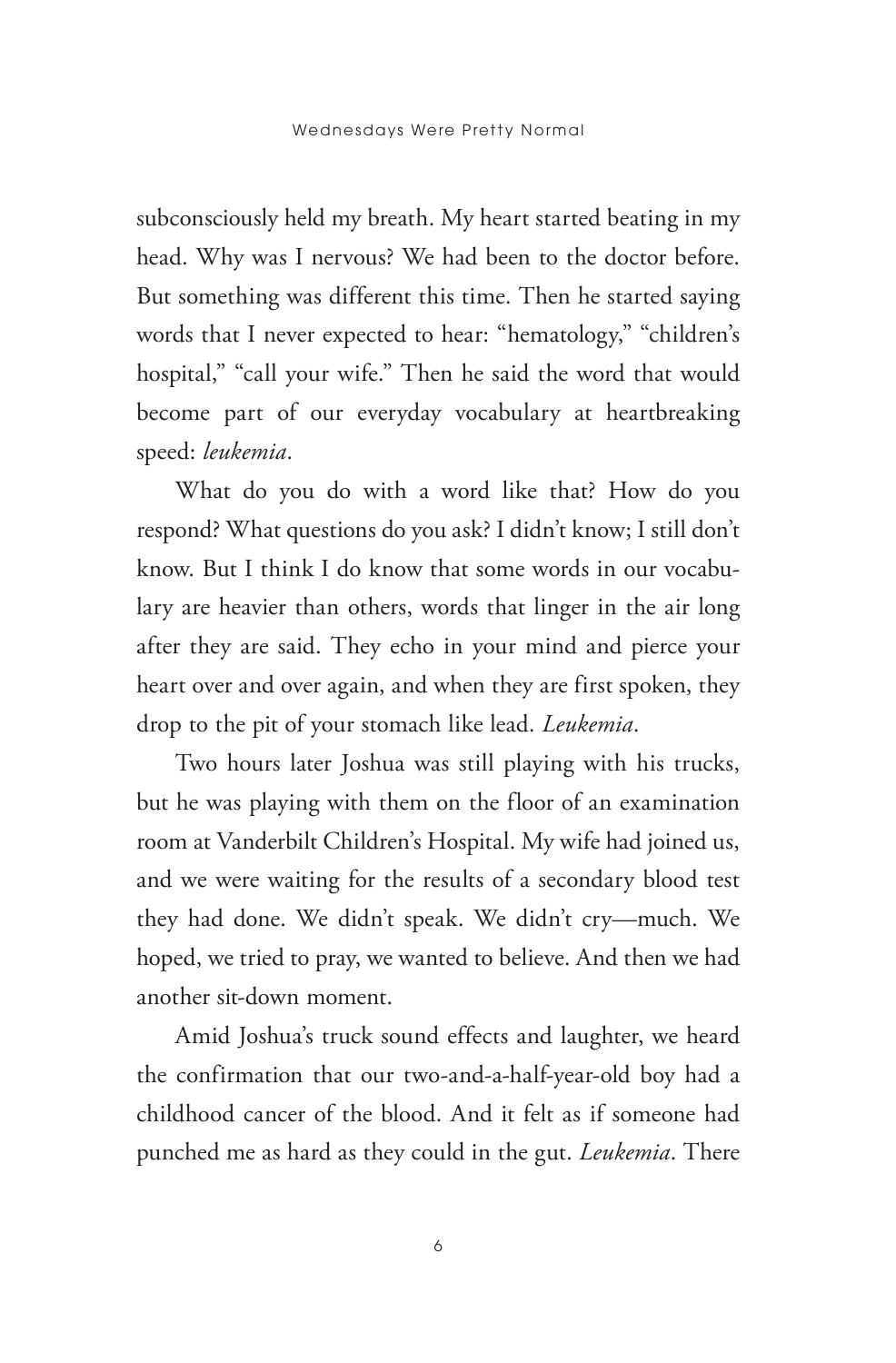was that word again, and there was the lead-heavy residue in the air. It echoed in my heart.

Over and over again the words punched. The emotion welled behind my eyes until I thought my head would explode. How could 82 percent of his blood cells be affected? He's playing with trucks! How could he have cancer? I made him a sandwich this morning! And it wasn't just the emotion that throbbed; it was the questions. So many questions that I didn't even know where to begin.

There were the questions you'd expect:

- Is Joshua going to die?
- How can he be sick? He looks fine!
- Isn't it just a rash?
- How do you treat leukemia?
- What does this mean about the future?

But then there were the other questions:

- Why this little boy, God?
- How could You let this happen?
- Is this punishment for something we have done?
- Are You even real?

Joshua finished his sandwich, and I started to cry. I cried because there he was, eating his strips of PB & J the same way he had hundreds of times before. And while he ate, I wondered how many more times he would.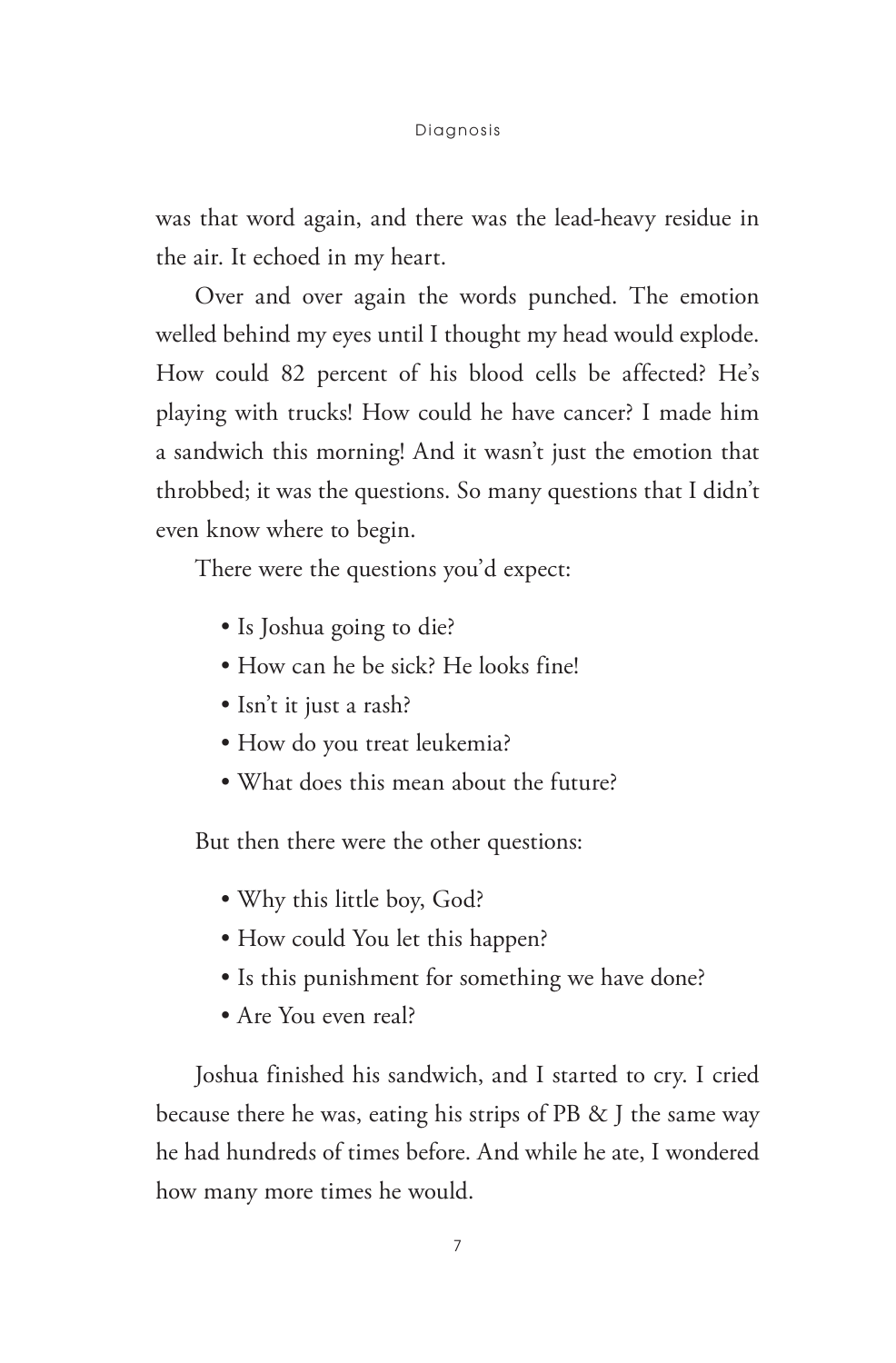## Calls

In a span of moments that seemed like months, we had become "those people." You know those people—the ones with the sick kid. The ones with the terminal disease. The ones with "issues." The ones you don't get too close to, not because you don't care but because you don't want to think about what life would be like if that happened to you. You know, *those* people.

The worst part is that we were not those people—we were the people who were supposed to "be there" for those people. I went to seminary for crying out loud! I was a professional Christian! We were a family of faith who believed in Jesus and His way of life, and as such we prepared ourselves to counsel those people. We filled our spiritual tool bag with Bible verses and theological sayings. We practiced good eye contact and carried tissues in our pockets to give to someone else. In all of our preparation to be with those people, we never prepared to be those people ourselves.

But I guess nobody ever really does. Nobody is ever prepared for the weight of the words, for the suddenness of the diagnosis. And maybe that's why nobody really knows the right way to act when you become those people. But when you become those people, some things have to be done. Like, for example, making the phone calls.

Talk about being unequipped. I did not have the skill set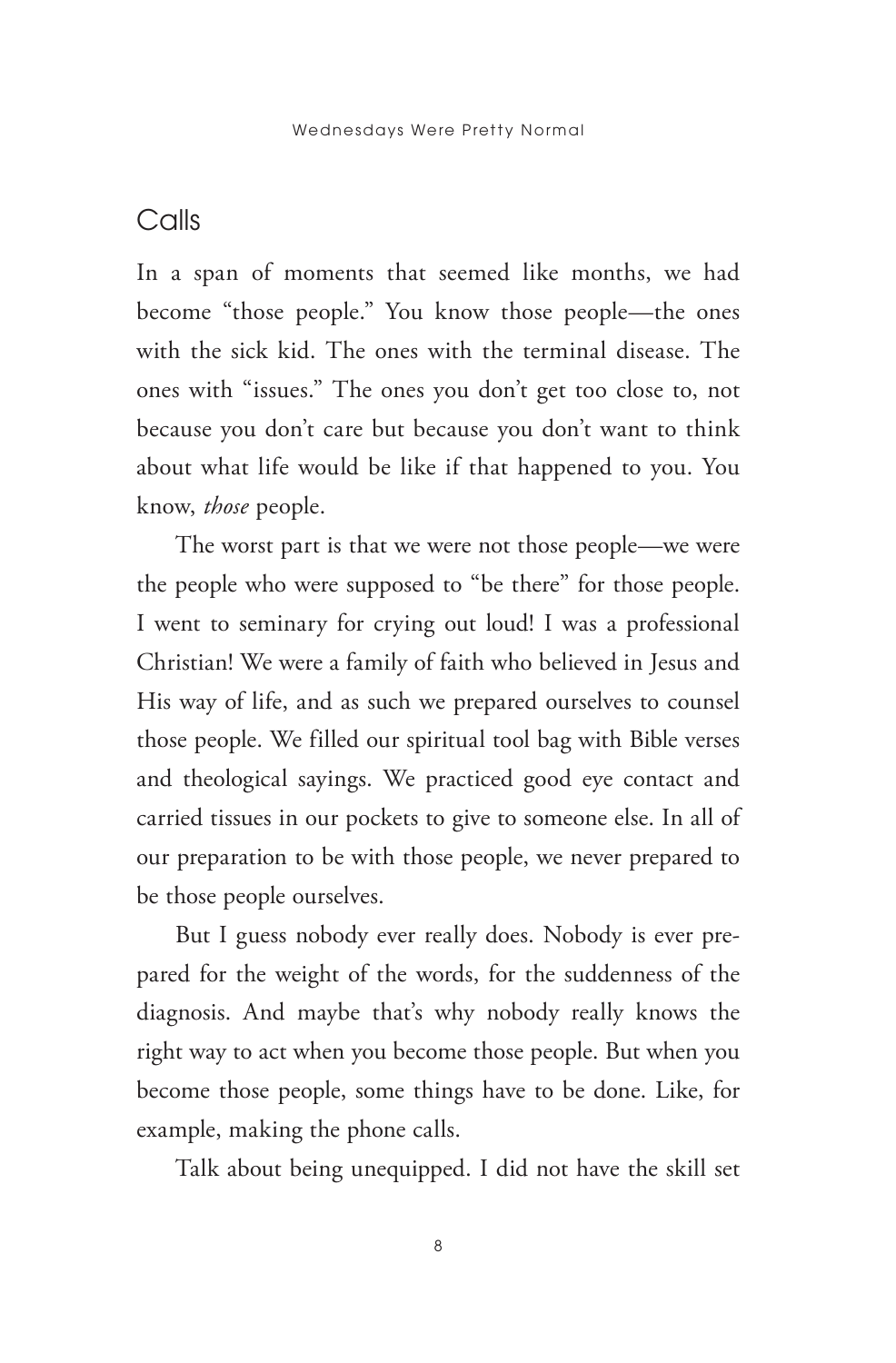to talk to the grandparents. The aunts and uncles. The friends. I didn't have the emotional equipment. Heck, I didn't even have the informational equipment. I certainly didn't have the spiritual equipment, but the calls had to be made, and made they were. At great length I was able to articulate the diagnosis to both sets of our parents. The effort of squeezing those thousand-pound words out of my mouth made me gag several times, but after a long time in the courtyard of the hospital, I walked back inside to join my wife.

# Beginning

I found her eating pizza. Can you believe it? Freaking pizza!

But here's the thing—she had to eat pizza; when Joshua was diagnosed, Jana was two months pregnant with our second child. I don't think either one of us realized how hungry we were until the sweet nectar of pork and cheese hit our lips, and we devoured what was in front of us. And then, in the middle of the feast, we started to laugh.

Truth be told, I'm not sure what it was that we laughed about, but something was funny and we laughed. And we laughed. Then we laughed more. I quoted a line from *Steel Magnolias* about laughter through tears; then we laughed at how ridiculous it was that I quoted *Steel Magnolias*. She made fun of me for my knowledge of chick flicks. I made fun of her for her inability to stop eating pizza.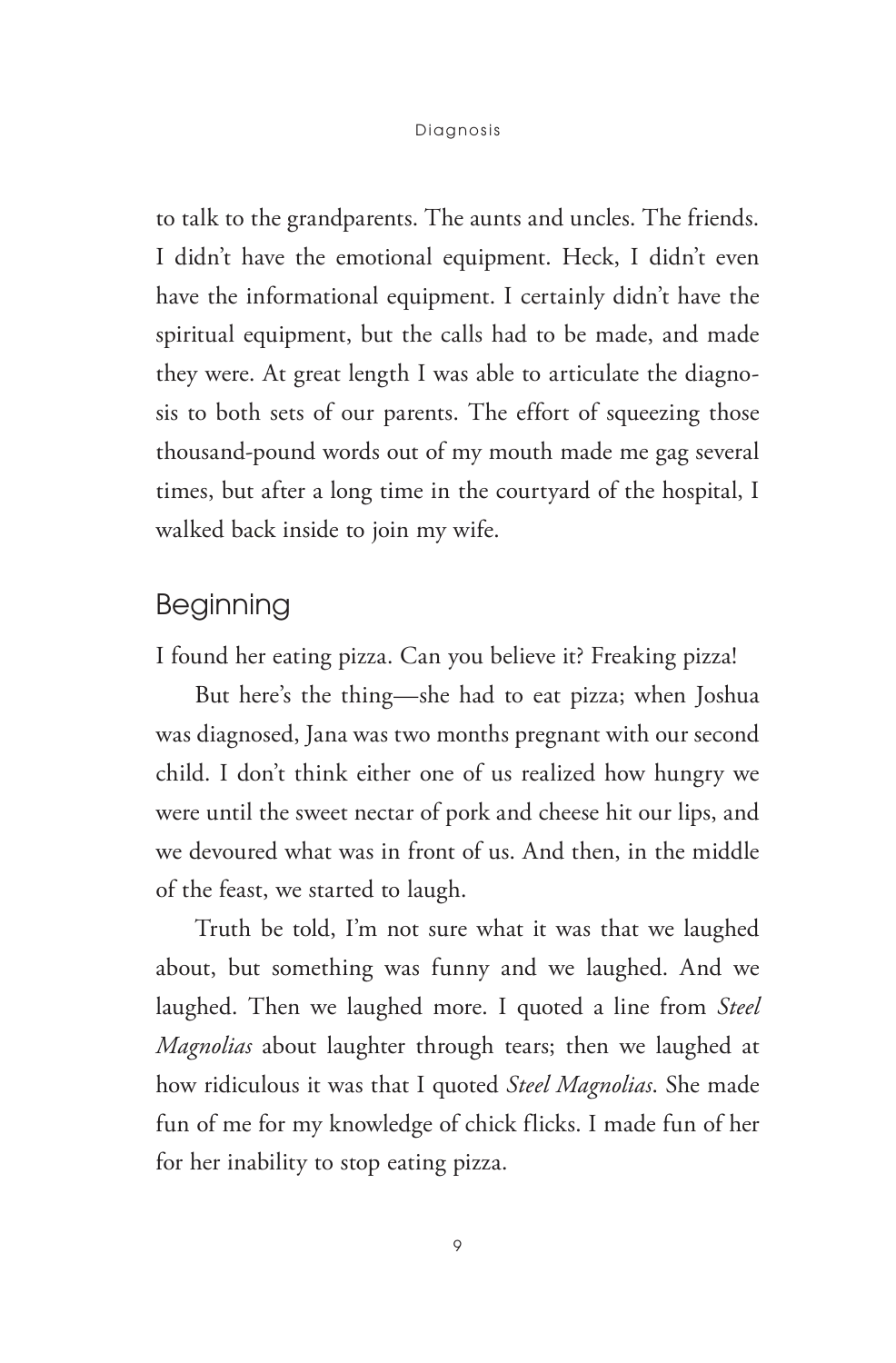The pizza helped a lot for some reason. Maybe it was a reminder that some things in life would still be stable and regular, like our need for food that's bad for us. We would still sleep, still work, still live. And as we settled down a little bit and the initial shock of how life had just changed started to sink in, I had time to start processing some of those questions we were just beginning to have.

What does one do—one who believes in the gospel of Jesus Christ and gets paid for speaking and writing to others about how to do so better—what does someone like that do with news like this? At least in part, I think the right answer is to believe. Have faith. But what I began to realize is that up to that point in my life, *faith* had largely just been a noun.

A condition. An emotion. A feeling. Something like that. But sitting there with greasy pizza fingers, I knew the noun wasn't going to cut it any more. I couldn't just sit there and have faith, like I could just sit there and grow fat off pizza. Faith had to become a verb. Having grown up in an upper-middle-class household, never facing any major disease, poverty, racism, or even shortage of money; having never been without work, never been without education, and never been without cause to believe that all those things would just be there tomorrow, I realized that faith had never been hard. It had never been work. But it surely was now.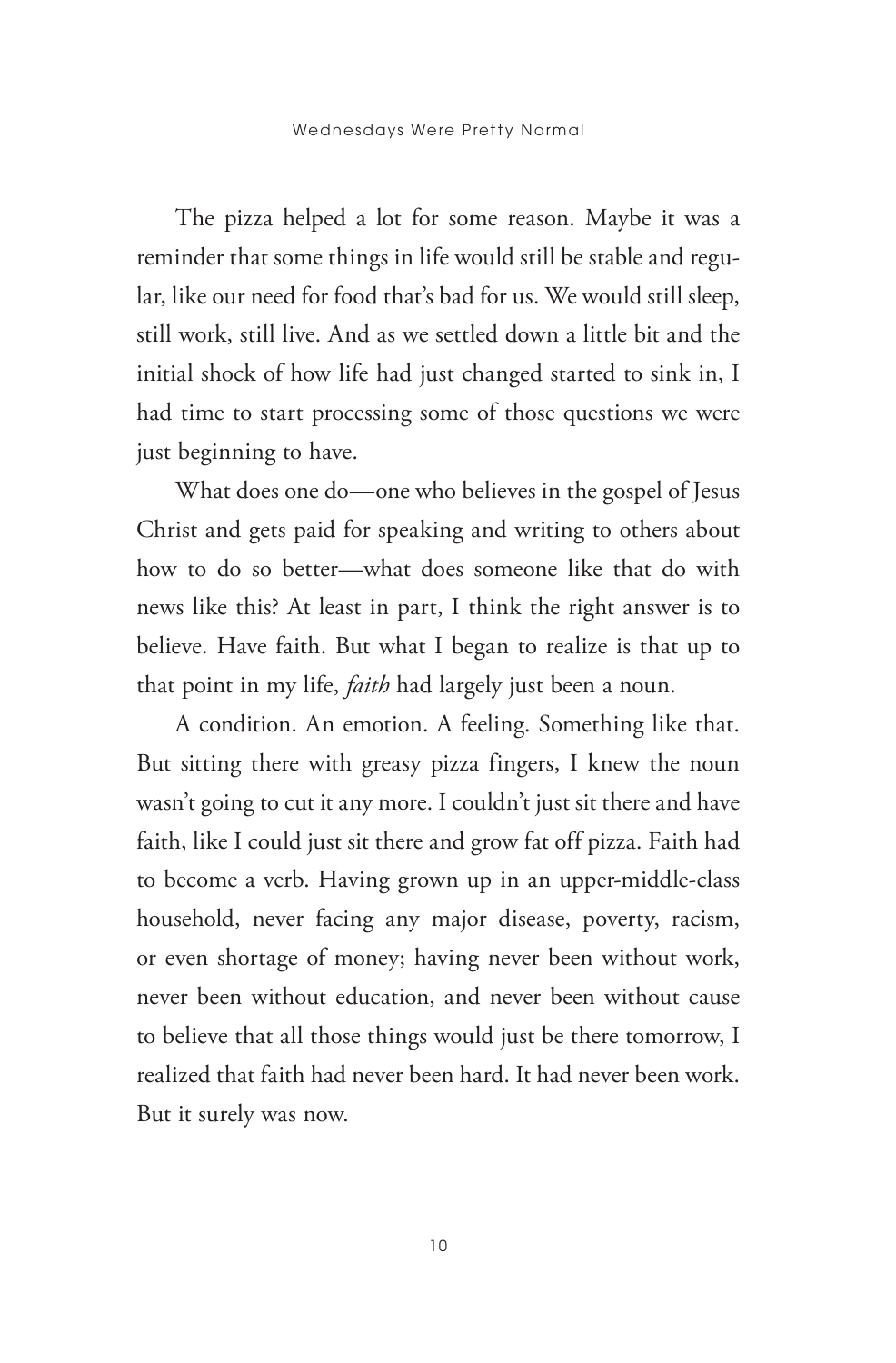## All

But this was a moment when we couldn't just *have* faith; we had to *choose* faith. It had to be as conscious as any other decision; like choosing to exercise in the morning, faith needed to be discipline. And just like hauling yourself out of bed to go for a jog at 5:00 a.m., choosing faith was hard. Annoyingly hard. Frustratingly hard. But in its hardness, I also began to realize that I don't get the old adage that faith is a crutch for the weak to lean on.

That's what enlightened people say. They say that faith is for the weak minded and the heavy laden. They say that faith is for those who find their circumstances too difficult to face. So these weak-minded simpletons feebly turn to the idea that there is something more, someone more, out there with a grand design of the universe because the reality they are in is simply too much to bear. They can't accept that everything happens by chance, and they happen to be the victim of a cosmic lottery that hands down cancer to peanut-butter eating, truck-playing two-year-olds. They can't face reality so they believe.

I don't think so. In that moment it would have been much easier *not* to believe than to believe. See, if you choose to believe in the God of the Bible, the God of David and Abraham and Jesus and Paul, you have to believe everything about Him. You can't just pick and choose parts of Christian theology to take in and others to reject. To take God's love is also to take His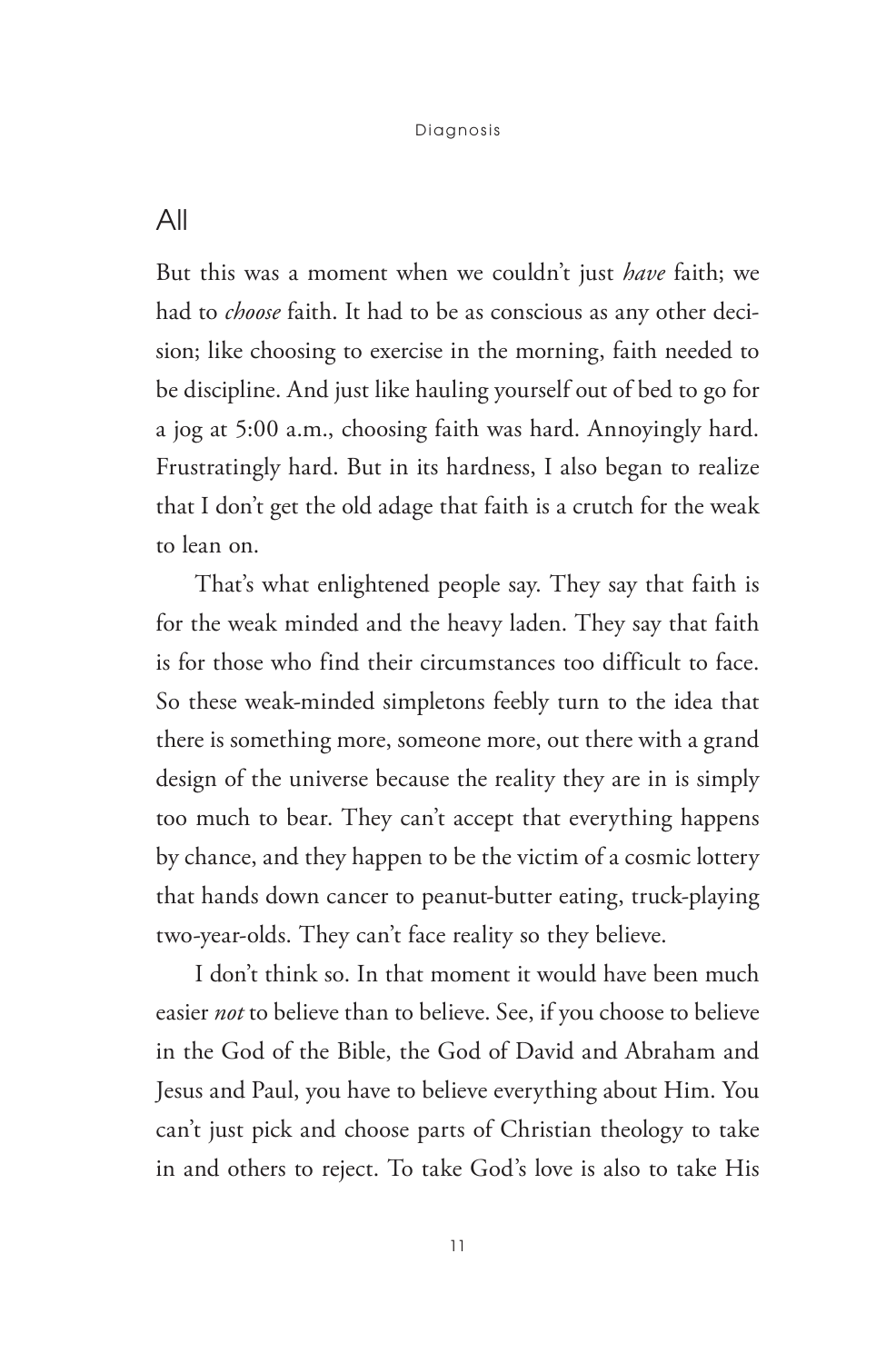justice; to take His compassion is also to accept His wrath. It's not like a cafeteria line where you can just take mac and cheese and key lime pie because that's what your appetite tells you to take. You also have to take the asparagus.

You see the problem just as I did. If my family was really going to choose faith, then we would have to come to grips with the fact that there are parts of God and His plan that at best we don't understand; at worst we don't even like. We could no longer pick and choose certain parts of our belief system; we had to embrace all of it.

As we picked through the pages of the Bible during those first days, some promises jumped off the page at us. Verses like Psalm 112:7: "He will have no fear of bad news; his heart is steadfast trusting in the Lord" (niv). Or the well-worn favorite Romans 8:28, where Paul reminds us that God "works all things for the good of those that love Him and are called according to His purpose" (niv). We wanted to believe those verses. Badly. But the problem was that we feared bad news. Daily. Hourly. We were very much afraid. And Romans 8:28 felt like a pill that good Christian people were trying to shove down our throats. It's not that we doubted the truth of those verses; it was simply that we didn't see or feel how our pain was matching up to them. So began the collision of those well-worn Bible passages with our real-life experience. In my spirit, if not out loud, there was always a pause when I read a passage of hope.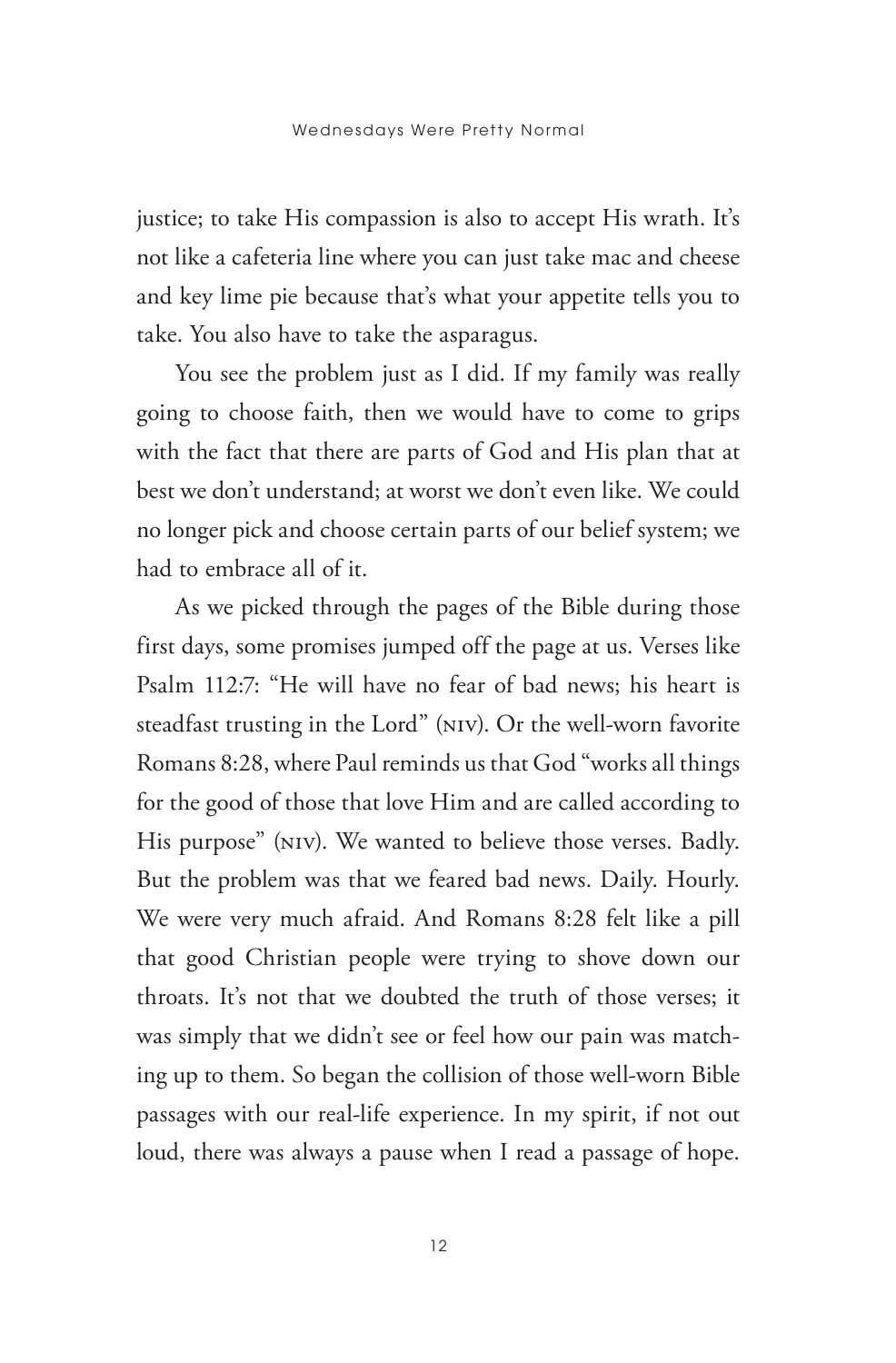I was crying out almost constantly for the reconciliation of what I believed to be true with what I was experiencing.

I remember clearly feeling that collision on one particular instance regarding one particular psalm, and I was both gratified and disturbed to see that this psalm acknowledged the inherent difficulty of our situation. Psalm 46:10a reads: "Be still, and know that I am God" (niv). Now that's a great verse. In the chaos of blood tests and diagnoses, we would have loved nothing more than just to be quiet. Not just verbally, but in our minds and hearts, too—to calm down and just trust. Unfortunately, we couldn't. But then again, neither could the psalmist.

The psalm starts with encouraging words: "God is our refuge and strength, a helper who is always found in times of trouble. Therefore we will not be afraid, though the earth trembles and the mountains topple into the depths of the sea, though its waters roar and foam and the mountains quake with its turmoil" (Ps. 46:1). That's a pretty good description of what those moments feel like when you have to choose faith. Everything that just moments before you would have considered unshakable starts shaking. You want to emotionally crawl under a table or stand in the doorway in the midst of your circumstantial earthquake because the things of greatest strength, the things of most stability, the mountains and the earth and the oceans are falling down. But God, the most stable thing of all, is your help. He is ever present. He is not absent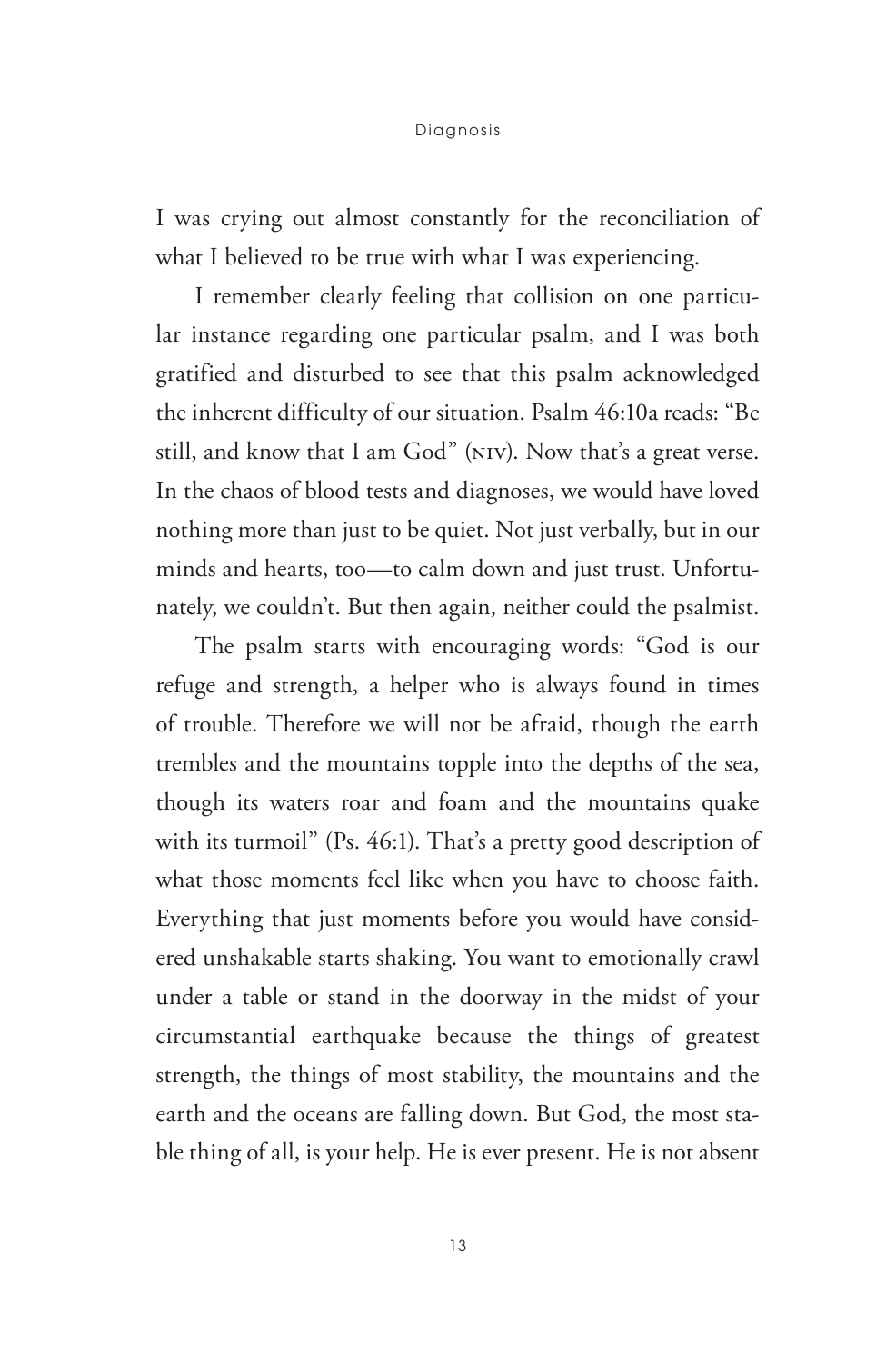even in times of trouble. That is, He is safety; He is security; He is a place to hide from the elements outside, the destination to run to when no one else will take you. He is your refuge.

The image of a "refuge" is found throughout the Bible. Sometimes it's a high place, safe from threatening armies. Other times the word describes a city that is set up for all the greatest sinners to go to when no one else will take them. In still other verses the "refuge" is a cave to hide in to escape the elements of nature. Ultimately a refuge means that no matter what's going on outside, no matter what circumstances threaten, no matter how hard the wind and rain blow, no matter how bad the cancer is, no matter how bleak the job market seems, no matter how far gone the marriage might be, there is a place to come that is secure. And, according to this passage, the place to come is not really a place at all but a Person.

Surely the Lord is big enough to provide shelter from all the disease, all the shattered dreams, all the pressure, all the expectations the world can throw at us. After all, we see in Psalm 46 that when the mountains are giving way and the earth is falling into the heart of the sea, when the very basis of all visible things is being picked up and thrown about and the firmest of created things are being destroyed, our response should be simply *Selah.*

You can see that word at the end of verse 3. It appears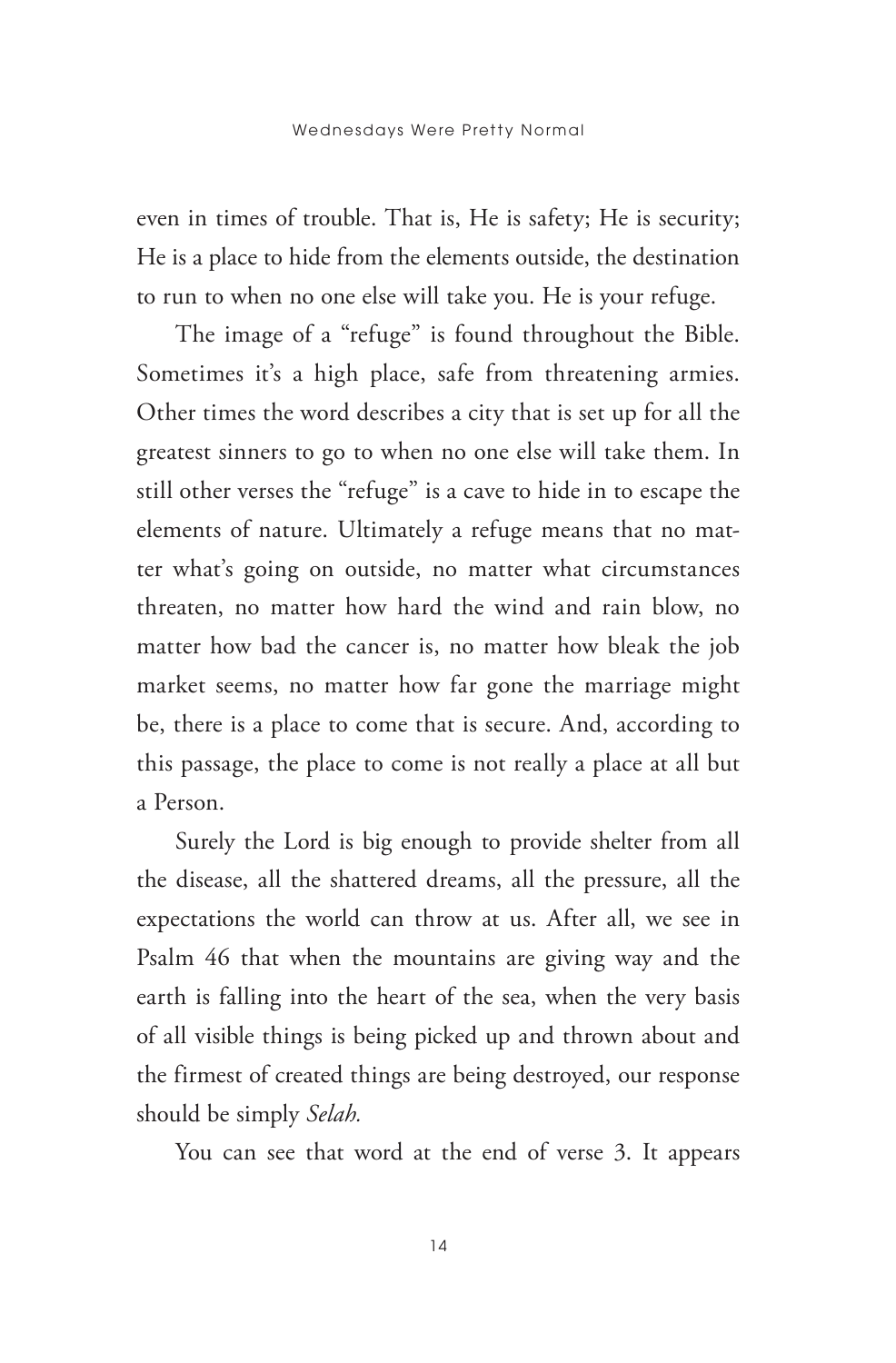throughout the psalms as well as other places like Habakkuk 3. Though there is some discrepancy over its exact meaning, most agree that its effect is a pause. Silence. It is the moment when the music ceases in the psalm because what has just been said is so weighty that it bears a moment of further reflection. These are dire circumstances in Psalm 46, the circumstances of real life—those that make us doubt if God is real and if He is really active in our lives. Yet there is safety no matter how hard the wind blows or the mountains crash. There is security in God. The turmoil of the world is represented in the psalm by the ocean that is in an absolute uproar because of the mountains toppling into it. Another kind of water is mentioned, too—a river. A river that brings peace and gladness and life to all it touches. That's what God is like to the psalmist.

In the river we find peace. We find safety. We find God, and we can be still. And that's why the psalm closes with the directive that it does. Despite the circumstances, no matter what happens to the mountains or the seas, God is still God. No matter what happens in your son's bloodstream, God is still God. Be still. *Selah.*

Here's the problem though. It's not just that the mountains are quaking, that the earth is giving way. That the seas are roaring. That everywhere around us there is instability and destruction. The problem is that the language the psalmist uses is not coincidental; it's judgment language. It is virtually the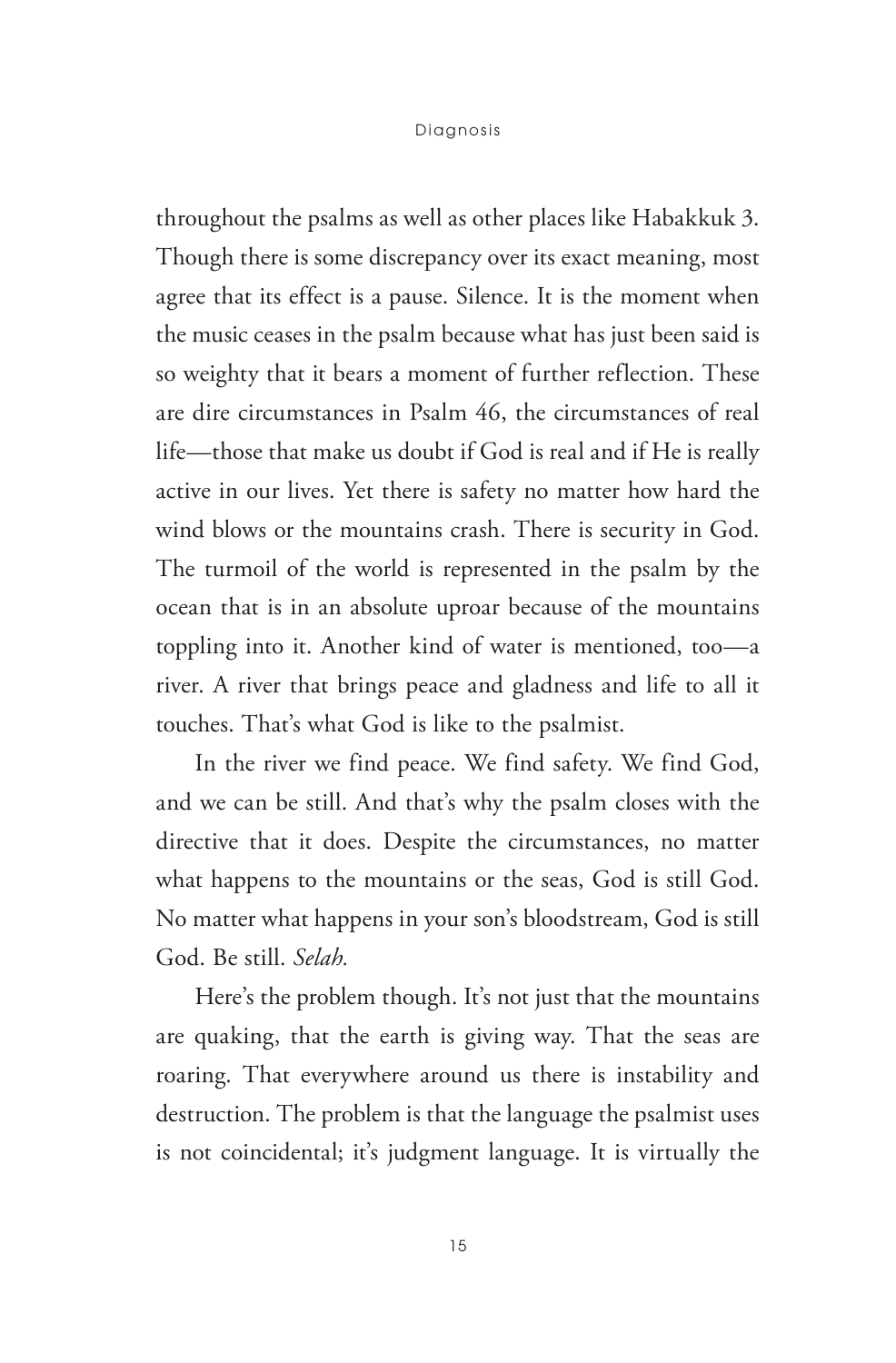same language the minor prophets used to describe the coming judgment of the nations. Judgment is not coincidental, nor is it random. It is a thought-out, well-planned, intentional act by God Himself.

The psalmist says as much down in verses 7 and 8. In verse 7 he affirms our greatest comfort that the Lord Almighty is with us; the God of Jacob is our fortress. But in the next verse he confirms what we fear; "Come, see," he says, "the works of the LORD, who brings devastation on the earth." That throws a wrench into the nice concept of God's being a refuge because He's not only what we run to but what we run *from*. These circumstances—the mountains crumbling and the seas foaming—are not just happenstance. They are not just casual incidents. They are the works of the Lord. Those circumstances in our lives that make us feel as though we need a refuge are, at best, allowed to be there by the Lord and, at worst, caused directly by Him. He may be our refuge, but it seems He is also our tormentor.

That's the reality of God's role in our lives. Even though He is our refuge, He is also the cause of our trouble. Some would go so far as to say that there is nothing in the universe that God does not directly control, whether winning the lottery or having a car crash. Others would say that He simply allows some things to happen—the bad things. But in the end the result is the same. In taking God as our refuge, we must also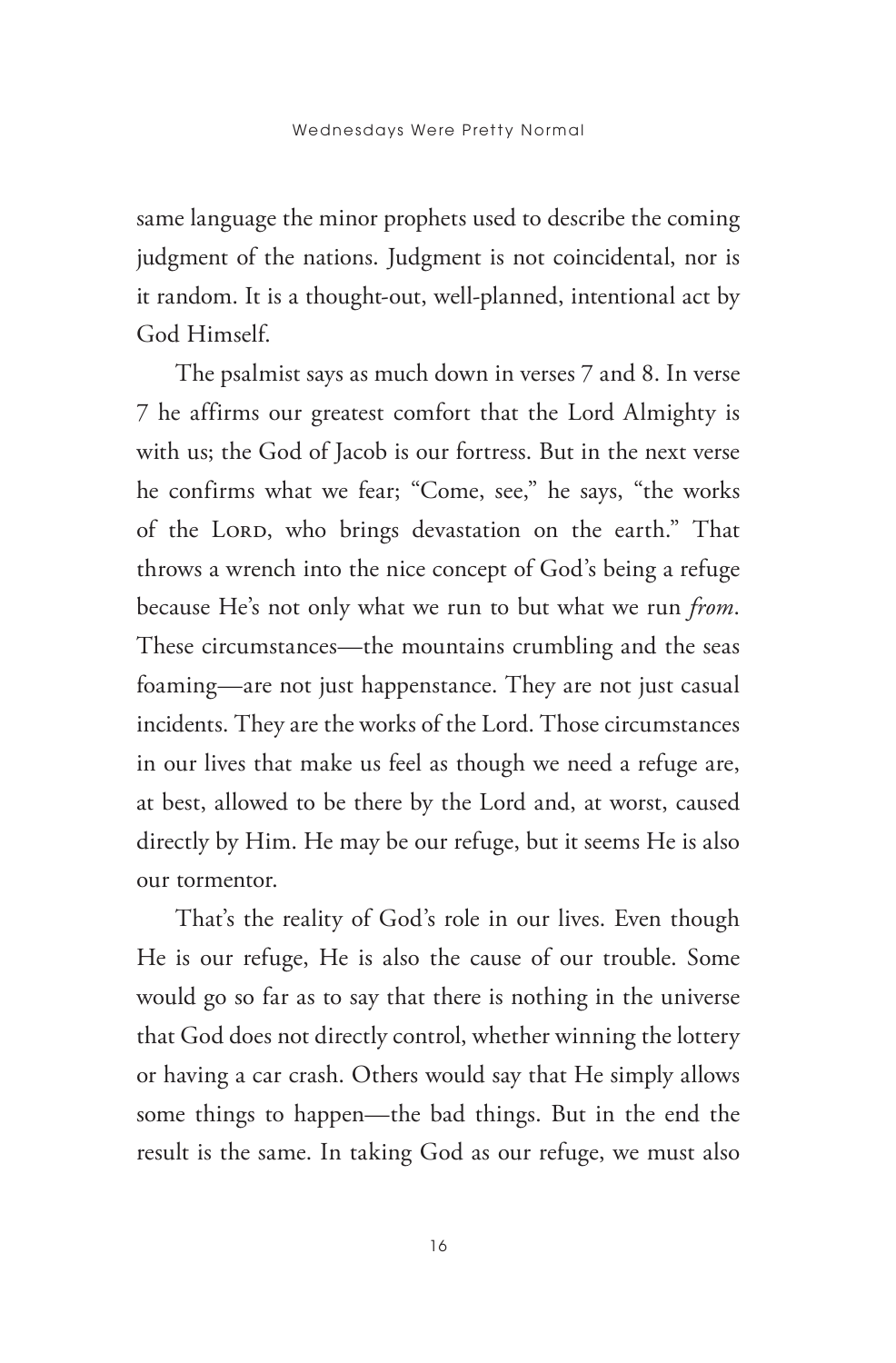realize that these circumstances are in our lives because He has seen fit for them to be there. That's the whole truth.

Isn't that the definition of *cruelty*? Isn't that proof positive that our worst fears are true, that God doesn't really love us and that all of our doubts have substance? The picture seems to be one of a heartless deity who plays with underlings like ants, blocking their path with an object only to fry them with a magnifying glass when they look for another route. And that's the uncomfortable part of choosing faith.

That was the beginning of our journey with the Lord. It continues to be a journey with a lot of questions and not a lot of answers. The best we could muster were mere observations for the way things are rather than explanations of *why* things are the way they are. It is a journey of hospitals and treatments, of medication and addiction, of joy and pain. It's a journey of trying to embrace the fact that God is our refuge but not a comfortable one to hold onto. It's a journey of realizing that He is our safe place, and yet He is not safe at all. It's a journey of realizing more and more of what it means to walk deeply with God and all the doubt, fear, anxiety, peace, and joy that come with it and how those things can possibly coexist together. It's a journey of understanding that there is nothing like pain to force long-held ideals and beliefs from the comfort of intellectualism into the discomfort of reality and trying to square with them there.